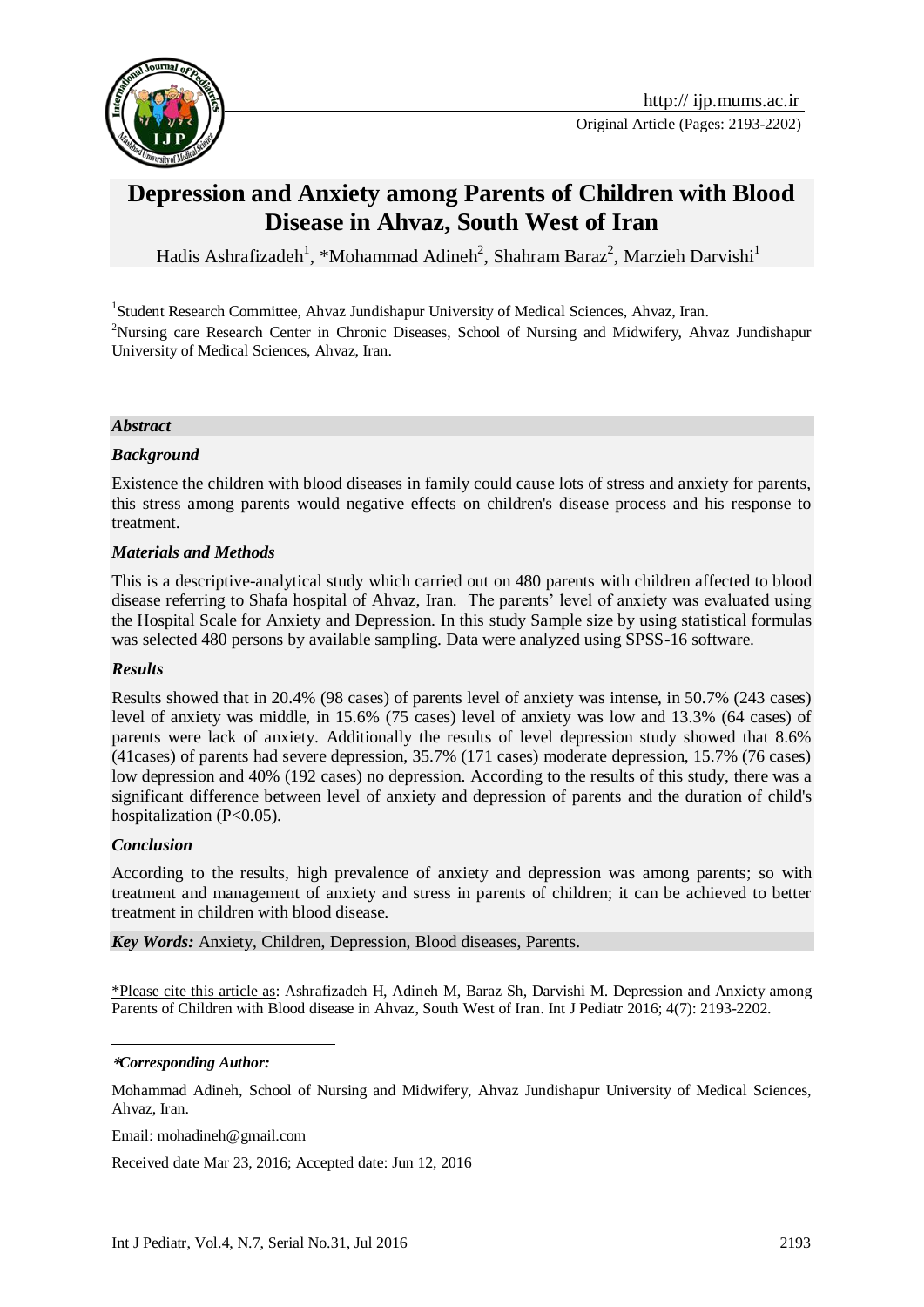### **1- INTRODUCTION**

About 35 percent of children experience hospitalization at least once during their childhood. About 5 percent of them have been hospitalized for several times (1). In the United States about 5 million children annually are hospitalized to diagnosis or treatment (2). Illness and hospitalization is the first crisis faced by child. Children are sensitive to the crisis caused by the disease and hospitalization especially in early years of life, because of their limited adaptive mechanism (3). Many children experience hospitalization and anxiety caused by that. Anxiety in children appears in different ways such as nocturia, nutrition and sleep disorders. Detection of risk factors of anxiety before invasive medical procedures or surgery is very important. It has been said many times that children are more vulnerable than adults. Meanwhile, children aged 0-1 years old are most likely to have anxiety (1). Children's ability in adaptation with the stress caused by hospitalization depends on various factors such as age and level of understanding and recognition, previous experience of illness or hospitalization, relationship with parents, duration and type of the disease, quality of care, parental anxiety level, preparation and ability to consistent (4). Persistent anxiety of children follows persistent anxiety of parents. Therefore, since that anxiety is an important factor in slowing down child recovery and reducer of physical and mental ability to get rid of the disease. One of the most important interventions of nursing is reducing the anxiety caused by hospitalization of children and then reducing the anxiety of parents and, consequently their satisfaction improvement as well as improvement of health level of children and their families (5). Hospitalization of a child is a stressful experience for parents. Parents experience changes in their parental role, when their child is cared for by health care

professionals in an unknown environment. In addition, they often need to provide support to other family members, such as siblings and grandparents (6). The hospitalization of one family member, especially children has a considerable psychological impact on the family (7).

Cancer is considerable at any age, but death caused by cancer is more common at age 3 to 14. Pediatric cancer is including a group of malignancies that each one has their special epidemiology-pathology and mortality rates. This disease, which has more variety compared to adult disease, is the most common reason for mortality at the age 1 to 16 in western countries (8). Hypotheses that generally have been raised about mechanism of relationship of mental disorders in parent with physical illness in children include the following: factors related to pregnancy period, factors related to parent behavior in upbringing and education of young and relationships of parent and children, family life events, cigarette and drugs or medicine consumption and genetics. Meanwhile some studies have a more specific attention to relationship of parent mental disorders with special types of physical disorders in children (4). However, if the stress and anxiety be excessive it can lead to disease. The crisis caused by disease and children hospitalization would impact on all family members (9).

During hospitalization parents have a conflict between staying in hospital and daily work, they may also be in doubt about children treatment in future (10). Parents' affection to anxiety and depression can be associated with reduction of sense of responsibility towards the care, training and nutrition of their children (10-11). Some studies show that children of parents with depression compared with healthy parents, experience more hospitalizations as well as death rate is higher among them (12).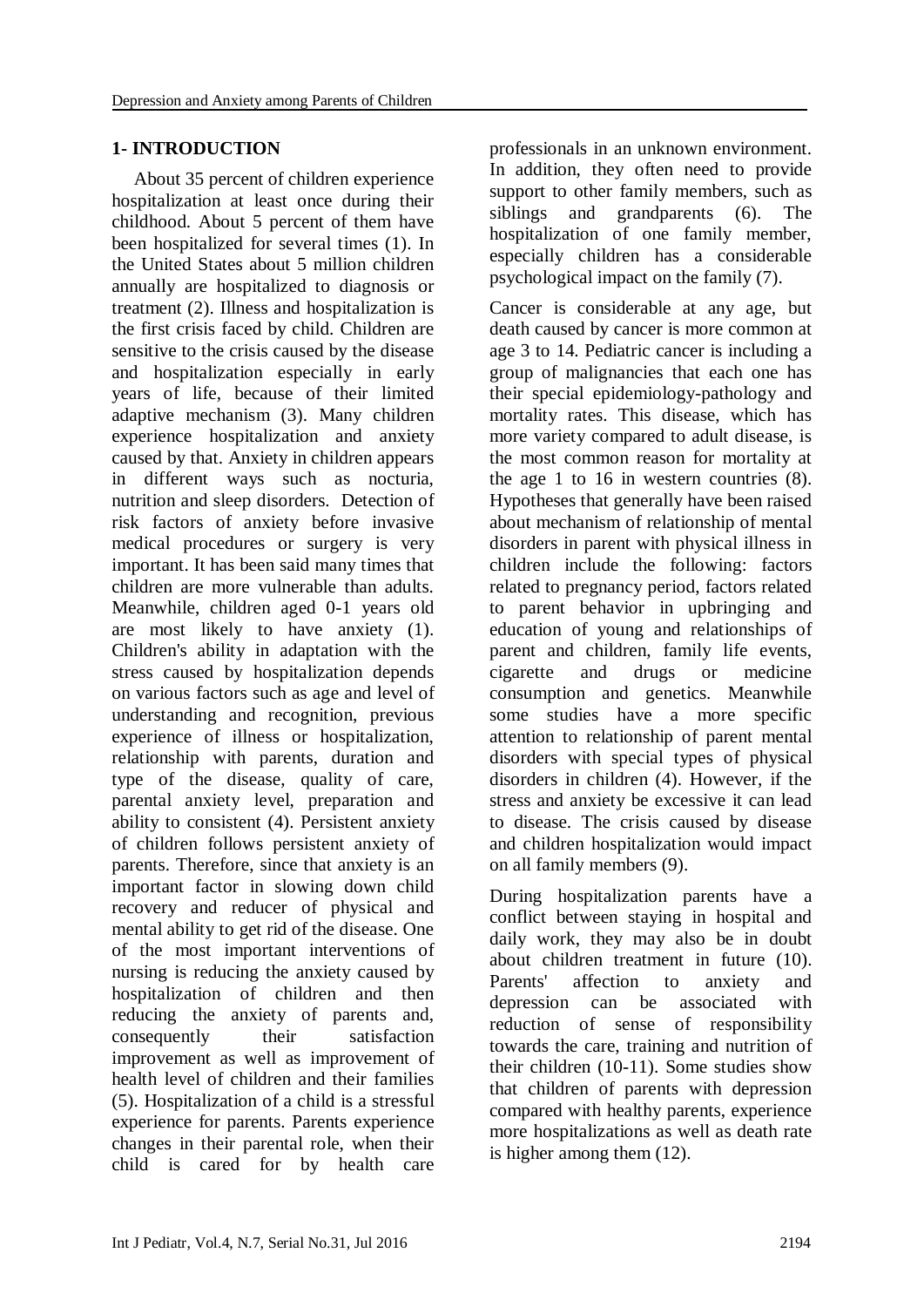Also, some studies have shown higher rate of psychiatric disorders including depression among parent, especially mothers of children with chronic diseases, such as asthma and diabetes. In this regard mutual and reciprocal relationships are discussed. The results indicate that although some parent deal with problems well, but in general, parent of children with disabilities compared to other parent, have physical disorders, depression, anxiety, stress and more neural pressure and less confidence. They also, feel lonely and have problems in relationship with people around (8).

Study results of Soltanifar and et al. which have examined anxiety and depression in children with anxiety disorders; showed that the prevalence of depression was much higher among the mothers of patients than the control group (13). An a study by Lieb et al. (2002), which examined the impact of parental depression on children suffering from depression and other mental disorders, it has been observed that this factor would increase the overall risk of children affection to depression and other psychiatric disease at younger ages (14).

Despite the efforts of parents, their anxiety is transmitted to their children since parents are the most important person in the child protection system (6), therefore, children with parents suffering from psychiatric problems would have more behavioral disorders, have a higher risk for anxiety and depression (15); so the family and family life are a very essential part of individual health (8, 16).

Evaluation of parents anxiety and depression is important, because children could receive anxiety and depression from their parents based on their degree of development. Therefore, according to secrecy of anxiety and depression symptoms in parents of children with blood diseases and lack of reference for treatment as well as effect of parents stress

on children, according to raised mutual influences between occurrence, course and prognosis of these chronic diseases with parent depression and existence of insufficient and inconsistent information in this area and lack of enough information about parents' condition of these children in our society, in this study, and due to the secrecy of the symptoms of anxiety and depression in parents of children with blood diseases and refusal from referring for treatment and influence of parents stress on children; this study has been conducted with the aim of examining the rate of depression and anxiety in parents of children with blood diseases referred to Shafa hospital in Ahwaz- Iran, in 2016. This study can be the basis for preliminary planning and correct prioritization of mental health intervention in children's diseases.

# **2- MATERIALS AND METHODS**

# **2-1. Study design and population**

This is a descriptive-analytic study and type of cross-sectional study, which was conducted from March 2016 to May 2016. The study population consisted of parents of children with different types of blood diseases referred to Shafa hospital of Ahvaz, South West of Iran. Sample size using statistical formulas was selected 480 persons by available sampling.

N=z1- $\alpha/2$  \*p\* (1-p)/d2

d=0.03  
1-p=0.65  

$$
p=0.35
$$
  
 $\alpha = 0.05$ 

where,  $\mathbf{n}$  = the number or volume sample, **α** = the amount of error, **z**= standard statistic, **p**= possibility have a special feature, **1-p**= impossibility, **d**= test accuracy.

Inclusion criteria included all parents who had children with different types of blood diseases who were hospitalized and as caregivers were present at the hospital beside patient, and lacking a historical of mental illness and willing to cooperate.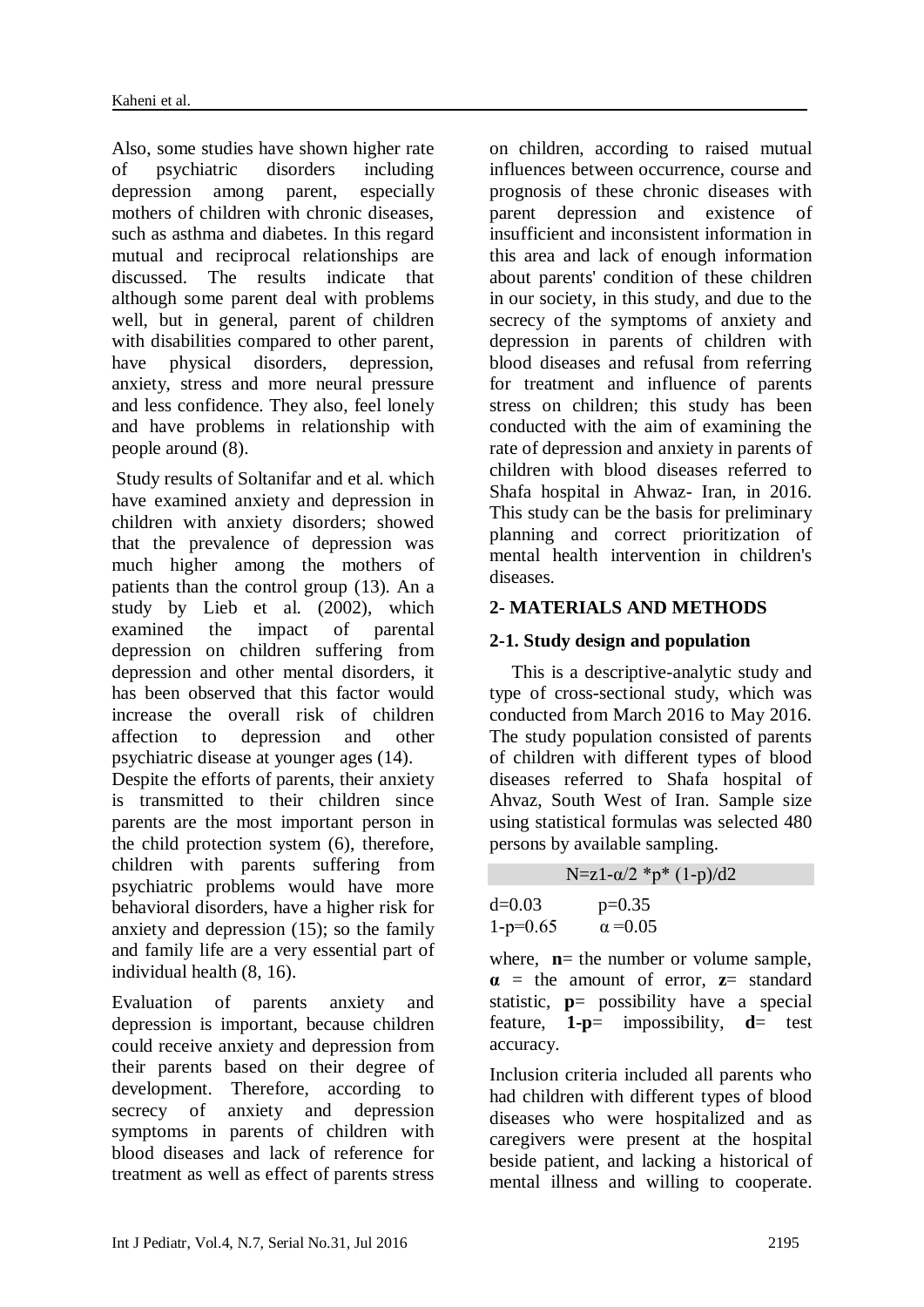Exclusion criteria included lack of willingness to cooperate and incomplete filling in the questionnaire. Due to fathers had less presence of beside their sick children, the number of father's participant was lower than mothers.

### **2-2. Measuring tool**

The data collection tool was Hospital Anxiety and Depression scale (HADS). Validity and reliability of the questionnaire in various studies have been reported at an acceptable level (17-19). The HADS sum scale performed better in all analyses compared to the GHQ-12, specifically in detecting depressive and anxiety disorders, best results are achieved for depressive disorders with an area under the curve (AUC) of 0.79, a sensitivity of 78% and a specificity of  $71\%$  (cut off point= 16). The positive predictive value (PPV) is best for the detection of any mental disorder with a cut-off point of 16 (46%) (17).

The HADS instrument remains widely used in research; in 1998, it had been used in over 2000 empirical studies (20). Intended tool has been psychometric for Iranians (20-21). This tool has seven statements for measuring anxiety and seven statements for measuring depression. Each statement of test was scored on a scale from zero to three. So, following scores range from 0 to 21 in anxiety and depression scale of HADS questionnaire. Both subscales of scores has been considered at the range of 0 to 7 normal, 8 to 10 mild, 11 to 14 moderate, and 15 to 21 is considered severe. In this study, scientific validity of instrument was determined by convergent validity method using Beck Depression tool. The correlation test between two tools was significant ( $r=0.71$  and  $P<0.001$ ). Internal correlation method and re-test were used to determine the reliability of the tool (alpha Cranach  $= 0.89$ . So that 20 persons of parents completed the questionnaire twice with an interval of 2 weeks. Correlation coefficient between the two tests was

obtained 0.84. Data collection method was as follow that the questionnaire was provided for parents of children with blood disease and they were asked to complete it. If parents were not literate, questionnaire was completed via interviewing by researcher.

# **2-3. Ethical considerations**

The Ethics Committee of Ahvaz Jundishapur University of Medical Sciences approved the study (ID number: GP93028) and all of the children parents provided written informed consent. Participation in the study was voluntary and the questionnaires had no name. Data were extracted from all the questionnaires in general.

# **2-4. Data analysis**

Data analysis was performed using SPSS-16 software with use of the Descriptive results using percent, mean, standard deviation (SD) and the chi-square test was applied to survey relationship between level of anxiety and depression of parents and history of children hospitalization, gender of the parents, gender of the children, parent's residence, parent's age and the duration of child's hospitalization. P-value less than 0.05 were considered.

# **3. RESULTS**

The results of data showed that 3% (15 cases) of Parents of children were men and 97% (465 cases) were women. The average age for male parents was 43+ 4.15 years old and for female parents it was 38+ 5.16 years old. About 99.5% (477cases) of the parents were married; 65% (168 cases) of parents had more than 3 children and the remaining 35% (168 cases) had less than 3 children. Most of mothers (91%, 436 cases) were housewives and most of fathers (75%, 11 cases) were selfemployed. Most of the parent of children 89.3% (428 cases) had no history of hospitalization of their other child (**Table-1**). The average age of children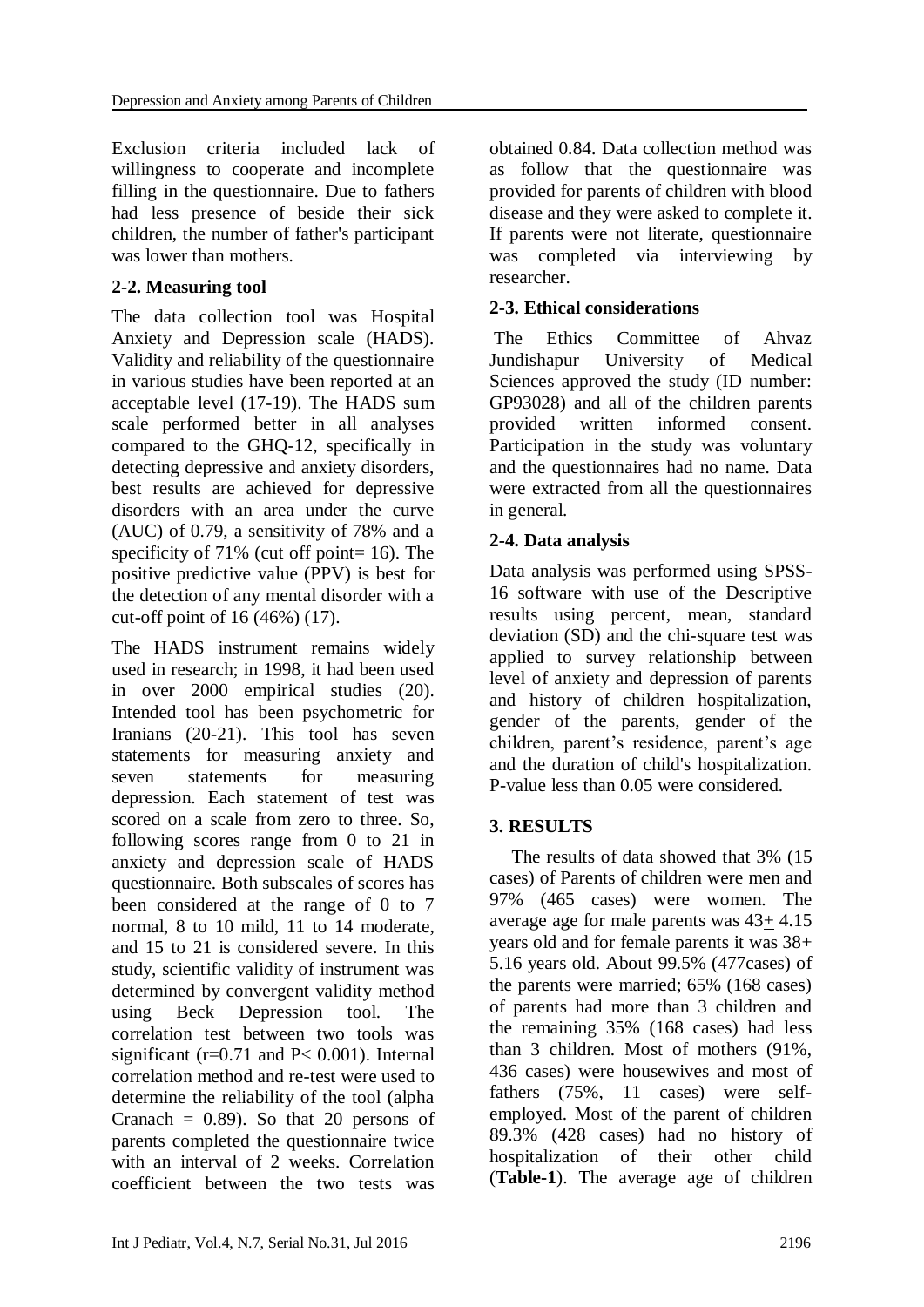was 9+ 4.18 years. Also, 49.20% (236 cases) of sample children were boys and 50.8% (244 cases) were girls. Average length of hospitalization among boys was 125+ 9.6 days and in girls was 98+ 6.54 days. Common illnesses among children included 75% (360 cases) different types of cancer, 15% (72cases) anemia, 7.5% (36 cases) thalassemia, 2.5% (12 cases) hemophilia. 78.9% (378 cases) of children had a history of hospitalization; also 35% (168 cases) of children were from Ahvaz city and the remaining 65% (312 cases) were referred suburban city of Ahvaz for treatment. 42.3% (203) of children had social security insurance, 15.7% (75) had healthcare services insurance and 40% (202) had the remains of other types of insurance (**Table-2**).

About the level of parent's anxiety; the results showed that 20.4% (98 people) had sever anxiety level, 50.7% (243 people) had moderate anxiety level, 15.6% (75 people) had low anxiety level and 13.3% (64 people) hadn't any anxiety. (**Table-3 )**  and **(Figure-1**). Also, the obtained results from examination of level of depression showed that 8.6% (41.28 people) had severe depression, 35.7% (171 people) had moderate depression, 15.7% (76 people) had low depression and 40% (192 people) hadn't any depression. (**Table-4**) and (**Figure-2**). According to chi-square test; there was a significant difference between

anxiety and depression level of male and female parents. So that the average anxiety and depression level of female parent were more than the male parent  $(P= 0.001)$ . Also, the parents with having a boy baby, have more anxiety than parents with having a hospitalized girl baby  $(P= 0.005)$ ; but the difference was not significant about the depression  $(P= 0.021)$ .

According to the parent's residence; the anxiety and depression scores were higher in suburb residence of Ahvaz city than Ahvaz city (P=0.001).There was a significant and inverse relationship between parent's age and the level of their anxiety and depression  $(P=0.002)$ , so that the level of anxiety and depression of parents will be reduced with increasing the age. Child's age and the duration of his illness had not statistical significant relation with the level of anxiety and depression among parent. There was a statistical significant relation between level of anxiety and depression and the duration of hospitalization of child, so that the parent's depression and anxiety were higher with increasing hospitalization of child (P=0.002). Also There was a statistically significant difference between level of anxiety and depression of parents and history of children hospitalization  $(P=$ 0.001), so that level of anxiety and depression was higher among parents who had history of children hospitalization.

| <b>Table-1:</b> The frequency and percentages of demographic information of parent |  |  |
|------------------------------------------------------------------------------------|--|--|
|------------------------------------------------------------------------------------|--|--|

| Demographic variables        |                      | Number | Percentage |
|------------------------------|----------------------|--------|------------|
| Gender                       | Female               | 465    | 97         |
|                              | Male                 | 15     | 3          |
| Marital status               | Married              | 477    | 99.5       |
|                              | Single               | 3      | 0.5        |
|                              | More than 3 children | 312    | 65         |
| Number of parent 's children | Less than 3 children | 168    | 35         |
| Mother's job                 | House wife           | 436    | 91         |
|                              | Employed             | 44     | 9          |
|                              | Self-employed        | 360    | 75         |
| Father's job                 | <b>Staff</b>         | 120    | 25         |
| History of parent's another  | Yes                  | 52     | 10.7       |
| child hospitalization        | No                   | 428    | 89.3       |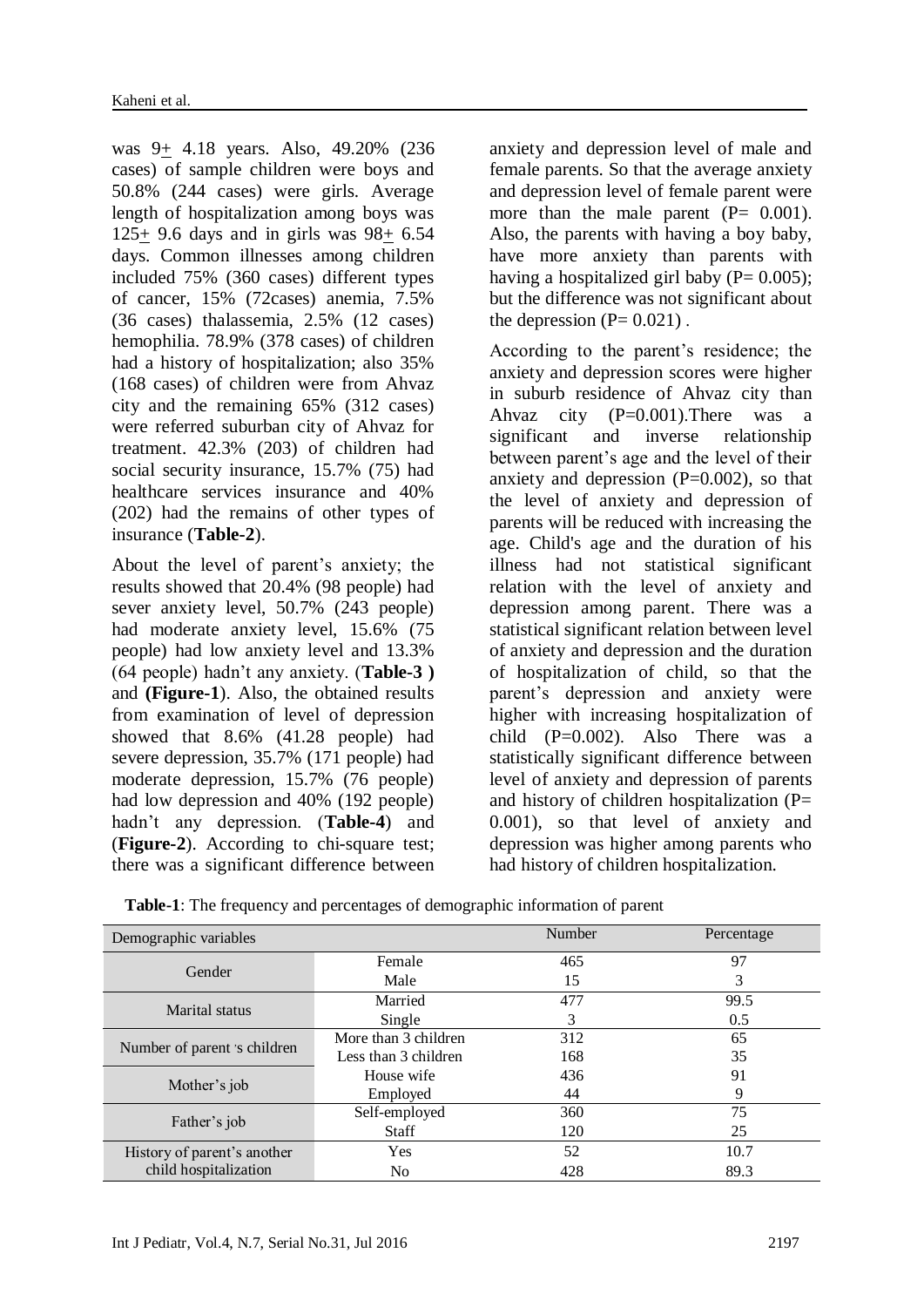| Demographic variables       |                          | Number | Percentage |
|-----------------------------|--------------------------|--------|------------|
| Gender                      | Male                     | 236    | 49.2       |
|                             | Female                   | 244    | 50.8       |
|                             | Types of cancer          | 360    | 75         |
| Children's disease          | Anemia                   | 72     | 15         |
|                             | Thalassemia              | 26     | 7.5        |
|                             | Hemophilia               | 12     | 2.5        |
| History of                  | Yes                      | 378    | 78.9       |
| Children 's hospitalization | No.                      | 102    | 11.1       |
| Residence of status         | Ahvaz                    | 168    | 35         |
|                             | Suburb                   | 312    | 65         |
|                             | Social security          | 203    | 42.3       |
| Type of health insurance    | Healthcare services      | 75     | 15.7       |
|                             | Other types of insurance | 202    | 40         |

| <b>Table-2:</b> The frequency and percentages of demographic information of children |  |  |  |
|--------------------------------------------------------------------------------------|--|--|--|
|                                                                                      |  |  |  |

**Table- 3**: Parent's level of anxiety, differentiated by gender

| Parent's<br>Without anxiety |        | Low anxiety |        | Moderate anxiety |     | Severe anxiety    |                |                          |
|-----------------------------|--------|-------------|--------|------------------|-----|-------------------|----------------|--------------------------|
| level of<br>anxiety         | Number | Percentage  | Number | Percentage       |     | Number Percentage | Percentage     | Percentage               |
| Man                         | 31     | 20.31       |        |                  |     | 0.4               | $\blacksquare$ | $\overline{\phantom{0}}$ |
| Woman                       | 51     | 79.68       | 74     | 98.6             | 242 | 99.5              | 98             | 20.4                     |
| Total                       | 64     | 13.3        | 75     | 15.6             | 243 | 50.7              | 98             | 20.4                     |



**Fig.1**: The frequency of Anxiety among Parents of Children with Blood disease

**Table-4**: Parent's level of depression, differentiated by gender

| Parent's<br>Without depression |        | Low depression |        | Moderate depression |        | Severe depression |        |            |
|--------------------------------|--------|----------------|--------|---------------------|--------|-------------------|--------|------------|
| level of<br>Depression         | Number | Percentage     | Number | Percentage          | Number | Percentage        | Number | Percentage |
| Man                            |        | 1.04           |        | 6.57                |        | 3.50              |        | 4.87       |
| Woman                          | 190    | 98.95          |        | 93.42               | 165    | 96.49             | 39     | 95.12      |
| Total                          | 192    | 40             | 76     | 15.7                | 171    | 35.7              | 41     | 8.6        |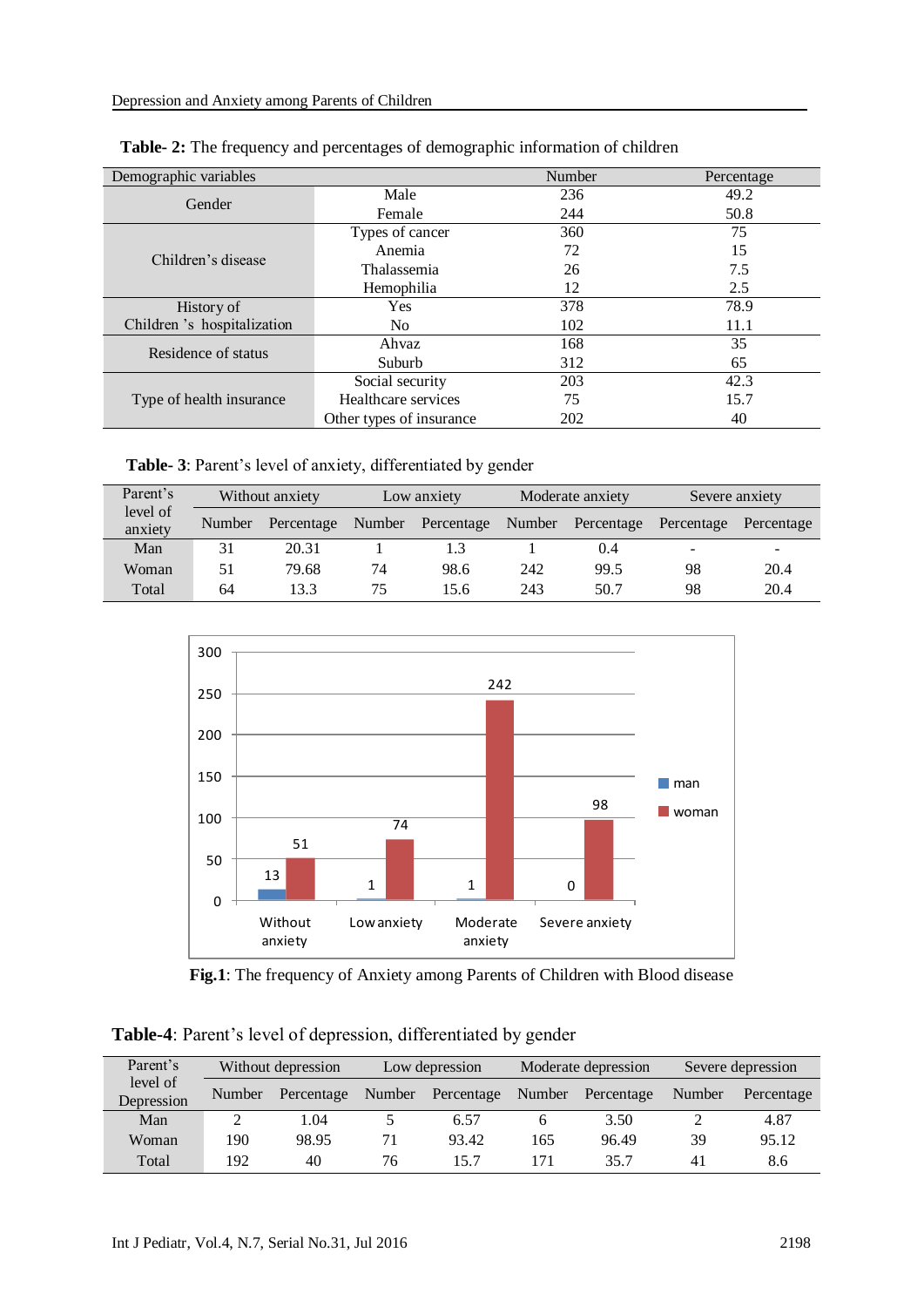

**Fig.2**: The frequency of depression among Parents of Children with Blood disease

### **4- DISCUSSION**

The present study showed that in total 71.1% of child's parents with blood diseases had sever to moderate anxiety and 15.6% of them had low anxiety and only 13.3% of parents, had normal anxiety. The findings about measurement of depression indicated that 44.3% of people had moderate to severe depression, 15.7% of them had low depression and only 40% of them had not any depression.

In the study by Jafarimanesh et al. results showed that 49.1% of parents had moderate to severe anxiety, 25.5% had low anxiety and only 26.4% of people had normal anxiety, and about the depression, 31.8% of parents had moderate to severe depression and 27.3% had low depression and 40.9% hadn't any depression (22).

Also, in a study by Bagheri Gale et al., the results showed that 40.7% of mothers had low anxiety, 34.5% of them had moderate anxiety and 24.8% of them had severe anxiety, which is somewhat similar to the our current study. These results indicate that most of the parents of having sick children are suffering from moderate to severe anxiety. Also, results the studies which has been done in Turkey and China; showed that the anxiety of mothers, who have children with epilepsy were more than the mothers who have, two normal children (23-24). In the present study, it was indicated that there is a statistical significant difference between anxiety and depression of parents of having a child with blood disease, so that this disorders in mothers was more than fathers. In a study which has been done by Streisand et al; also similar results were obtained is probably leading to greater vulnerability of the mothers than fathers due to the more involvement of mothers in the care of child and their feelings; which it would need more emotional and psychological support from mothers (25). Also, in a study by McCormick et al. in 1995 about the depression of parents; the depression prevalence in mothers of having a child with attention disorders has been reported that 17.9% of mothers had severe depression, 20.5% had low depression which has somewhat similar to the present study  $(26)$ .

In a study which has been done by Shafaat and Tirgiri in 2012; the results showed that 40% of mothers of having a child with hyperactivity, suffered from depression; which this study is also, similar to our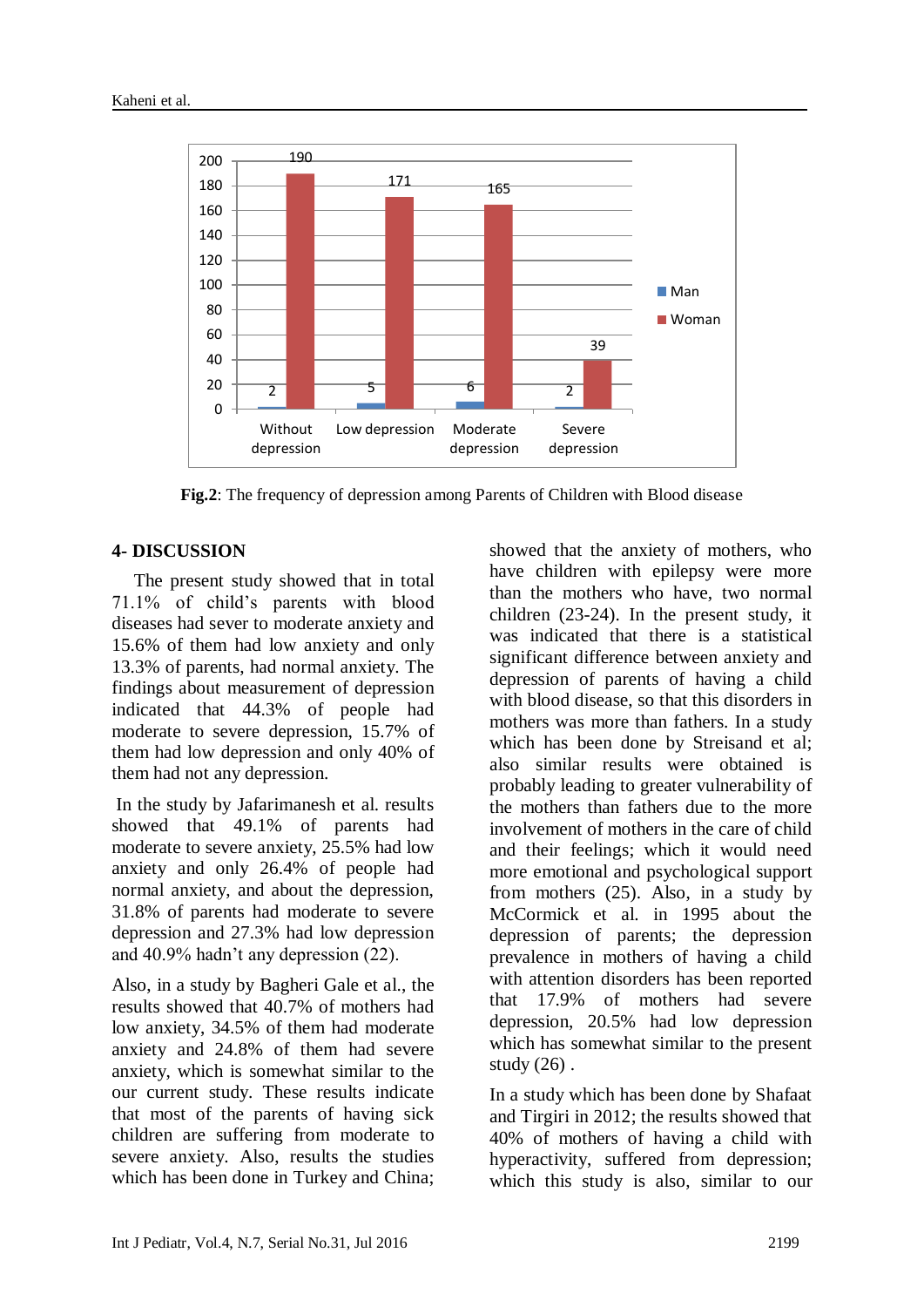present study (27). In the study by Kheir Abadi et al. the prevalence of depression in mothers of having children with asthma was 27% and for diabetes it was 30%, which is different with the present study (18). According to the results of this study, there was a statistically significant difference between level of anxiety and depression of parents and history of children hospitalization. So that level of anxiety and depression was higher among parents who had history of children hospitalization. This finding is in consistent to the study of Sahin et al. who survey depression and anxiety in parents of children who are candidates for liver transplantation (6). So, we can say that the hospitalization of one family member, especially children has a considerable psychological impact on the parents. Moreover studies show that children of parents with depression compared with healthy parents, experience more hospitalizations as well as death rate is higher among them  $(12)$ .

In the present study which the samples were from parents of hospitalized children with blood diseases such as children with different types of cancer, anemia. thalassemia and hemophilia; the level of depression were increased. This indicates that the disease condition is problematic for parents especially for mothers of these children. Although, it can be assumed that they had accustomed to their children's condition; the researches showed the high level of depression and anxiety and using more from healthcare services (28). One of the factors involved in mental disorders, can be disappointing about the future and the dreams that the parents have for their children (29).

Another reason can be comparing their children with normal children, who continue their life and growth without any specific problem and achieve to the new abilities (30). In a study which has been done by Soltanifar et al. the results showed

that 80% of mothers of having children with anxiety disorders were affected with anxiety or mood disorders (31). The results of other studies indicate that the level of depression and anxiety disorders in parents are different depending on the type of child's disease; the more severe is the illness, may cause the level of anxiety and depression go higher. As numerous studies, have linked the mental disorders of mothers with child mortality, increased hospitalization, and child's loss weight, physical and mental disease, getting worse of these diseases and associating these disorders with socio-psychological consequences (10-13, 31, 32).

Therefore, it is necessary to treat children's treat in addition to make some centers in hospitals to deliberate parent's screening (especially mothers) and treatment of anxiety and depression.

# **4-1. Limitations of the study**

The limitation of this study was less presence of fathers beside their sick children, considering that mothers play a more active role in the care of their sick children.

# **5. CONCLUSION**

Due to the high prevalence of anxiety and depression in parent of children in this study it will be recommended that the depression screening takes place in hospitals and clinics for parents of having children with the blood diseases, because with treatment and management of anxiety and stress in parents; it can be achieved to better treatment among children with blood disease. Because children of parents with depression compared with healthy parents experience more hospitalizations as well as death rate is higher among them. In the meantime, the nurse's role as patient supporters and role of clinicians in the diagnosis, treatment and support of parents are important.

**6- CONFLICT OF INTEREST:** None.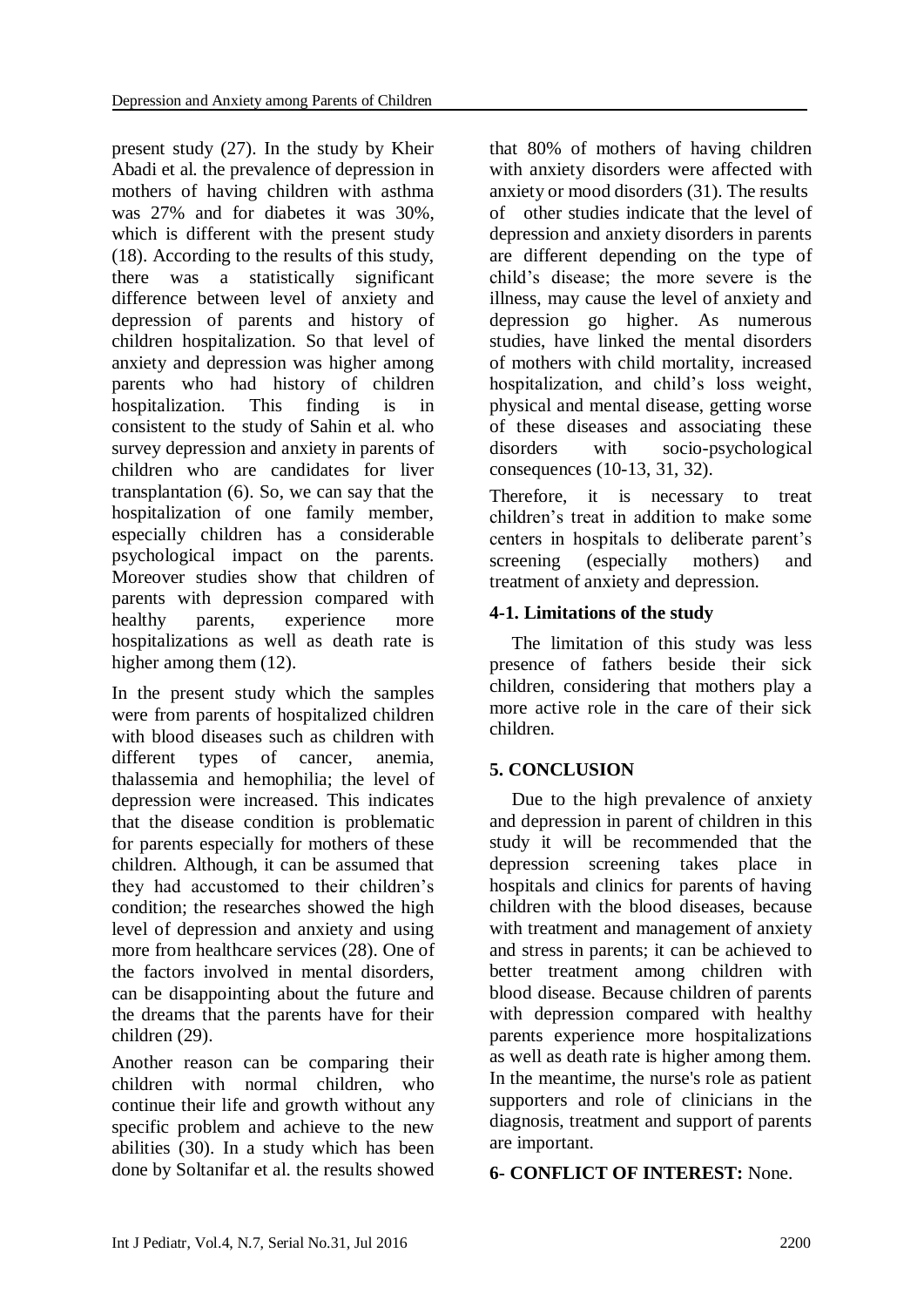### **7- ACKNOWLEDGMENT**

We appreciate all children's parents and nursing staff for participation in this study and also, appreciate Deputy of Student Research Committee in Jundishapur University of Medical Sciences of Ahvaz, Iran.

### **8- REFERENCES**

1. Habbibzadeh A. Investigating the Mental Health of Female High School Students in The city of Qom. Knowledge & Research in Applied Psychology 2015; 15(3): 108-17.

2. Bradford R, Rutherford DL, John A. Quality of life in young people: ratings and factor structure of the Quality of Life Profile— Adolescent Version. Journal of adolescence 2002; 25(3):261-74.

3. Kiani F, Khodabakhsh MR, Hashjin H. Comparison of Parenting Related Stress and depression Symptoms in Mothers of Children with and without Autism Spectrum Disorders (ASD). International Journal of Pediatrics 2014; 2(3):31-7.

4. Tahmassian K, Anari MA, Fathabadi M. The influencing factors of a renting stress in Iranian mothers. International Conference on Social Science and Humanity 2011; 5: 190–92.

5. American Psychiatric Association. Diagnostic and statistical manual of mental disorders .5th Ed. Washington DC: APA; 2013.

6. Sahin Y, Virit O, Demir B. Depression and anxiety in parents of children who are candidates for liver transplantion. Arquivos de Gastroenterologia 2016; 53(1):25-30.

7. GHasemi A, GHaemi N, Saffar yazdani M. Bone Density in Pediatric Patients with Acute Lymphoblastic Leukemia (ALL): A Literature Review. Int J Pediatr 2015; 3(1-2):101-7.

8. Adineh M, Toulabi T, Pournia Y, Baraz Sh. The Effect of Family Presence during Pediatric Intensive Care Unit Bedside on Family General Health: a Clinical Trial Study. Int J Pediatr 2016; 4(5):1809-17.

9. Hockenberry MJ, Wilson D, Wong DL. Wong's essentials of pediatric nursing: Mosby Incorporated; 2012.

10. Minkovitz CS, Strobino D, Scharfstein D, Hou W, Miller T, Mistry KB, et al. Maternal depressive symptoms and children's receipt of health care in the first 3 years of life. Pediatrics 2005; 115(2):306-14.

11. Almansour MA, Alateeq MA, Alzahrani MK, Algeffari MA, Alhomaidan HT. Depression and anxiety among parents and caregivers of autistic spectral disorder children. Neurosciences (Riyadh) 2013;18(1):58-63.

12. Luoma I, Tamminen T, Kaukonen P, Laippala P, Puura K, Salmelin R, et al. Longitudinal study of maternal depressive symptoms and child well-being. Journal of the American Academy of Child & Adolescent Psychiatry 2001; 40(12):1367-74.

13. Rahman A, Iqbal Z, Bunn J, Lovel H, Harrington R. Impact of maternal depression on infant nutritional status and illness: a cohort study. Archives of general psychiatry 2004; 61(9):946-52.

14. Lieb R, Isensee B, Hofler M, Pfister H, Wittchen H-U. Parental major depression and the risk of depression and other mental disorders in offspring: a prospectivelongitudinal community study. Archives of general psychiatry 2002; 59(4):365-74.

15. Wamboldt M, Reiss D. Explorations of parenting environments in the evolution of psychiatric problems in children. American journal of psychiatry 2006; 163(6):951-53.

16. Gonzalez CE, Carroll DL, Elliott JS, Fitzgerald PA, Vallent HJ. Visiting preferences of patients in the intensive care unit and in a complex care medical unit. Am J Crit Care 2004; 13(3):194-98.

17. Härter KR, Katrin Gross-Hardt, Jürgen Bengel, Martin. Screening for anxiety, depressive and somatoform disorders in rehabilitation—validity of HADS and GHQ-12 in patients with musculoskeletal disease. Disability & Rehabilitation 2001; 23(16):737- 44.

18. Lopez-Alvarenga J, Vazquez-Velazquez V, Arcila-Martínez D, Sierra-Ovando A, González-Barranco J, Salín-Pascual R. Accuracy and diagnostic utility of the Hospital Anxiety and Depression Scale (HAD) in a sample of obese Mexican patients]. Revista de